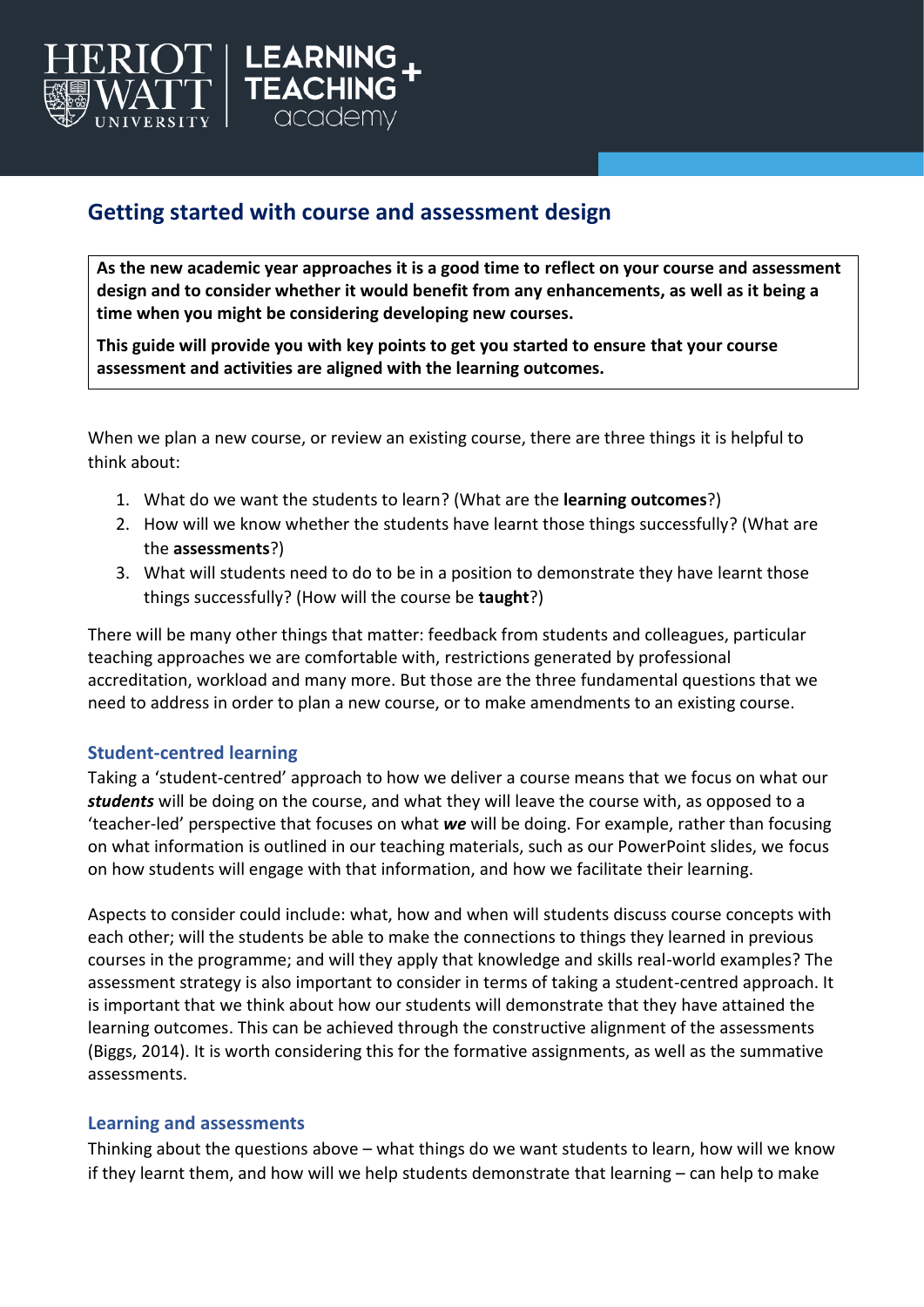sure that the different aspects of the course are all supporting student learning. If the learning outcomes, the assessments and the learning and teaching do not connect properly, students' energies are not directed efficiently. For example, if the learning outcomes are focused on the practical application of knowledge, but the assessment rewards rote learning, and the teaching concentrates on factual content, then probably no-one is happy. Those teaching the course are likely to be disappointed that students may focus on cramming information rather than gaining understanding through deep learning, while students may feel there is a gap between the rhetoric of real-world application and the reality of what they are being asked to do. However if the learning outcomes are written clearly and are aligned to the assessments, then the assessment process can more effectively facilitate the students' achievement of them.

# **Teaching for learning**

As part of this process, effective teaching can better prepare students for deeper learning and for undertaking their assessments. By being clear about the learning outcomes at the outset of a course can be beneficial for the learners and those facilitating the learning.

Ensuring clear planning for a course by developing a course outline that is clearly and articulately aligned with the learning outcomes can be beneficial to everyone. Once developed, it is important to communicate this clearly to everyone involved in the course.

#### **Summary**

This approach – focused on aligning the learning outcomes, the assessment and the teaching – is not a revolutionary approach to planning a course. We will all start with a sense of what we want students to come out of the course with, whether we think about that in terms of formal learning outcomes or not. By being clear as a course team what we expect of our students, and what they can expect of us, then outlining these expectations to students at the outset of a course we can most effectively support their learning journeys.

The approach described here, of starting from the learning outcomes and planning the course from there, provides a reminder to go back to the fundamental question: how do we want students to be different – in what they know, in what they can do, in what they are interested in – when they leave our course?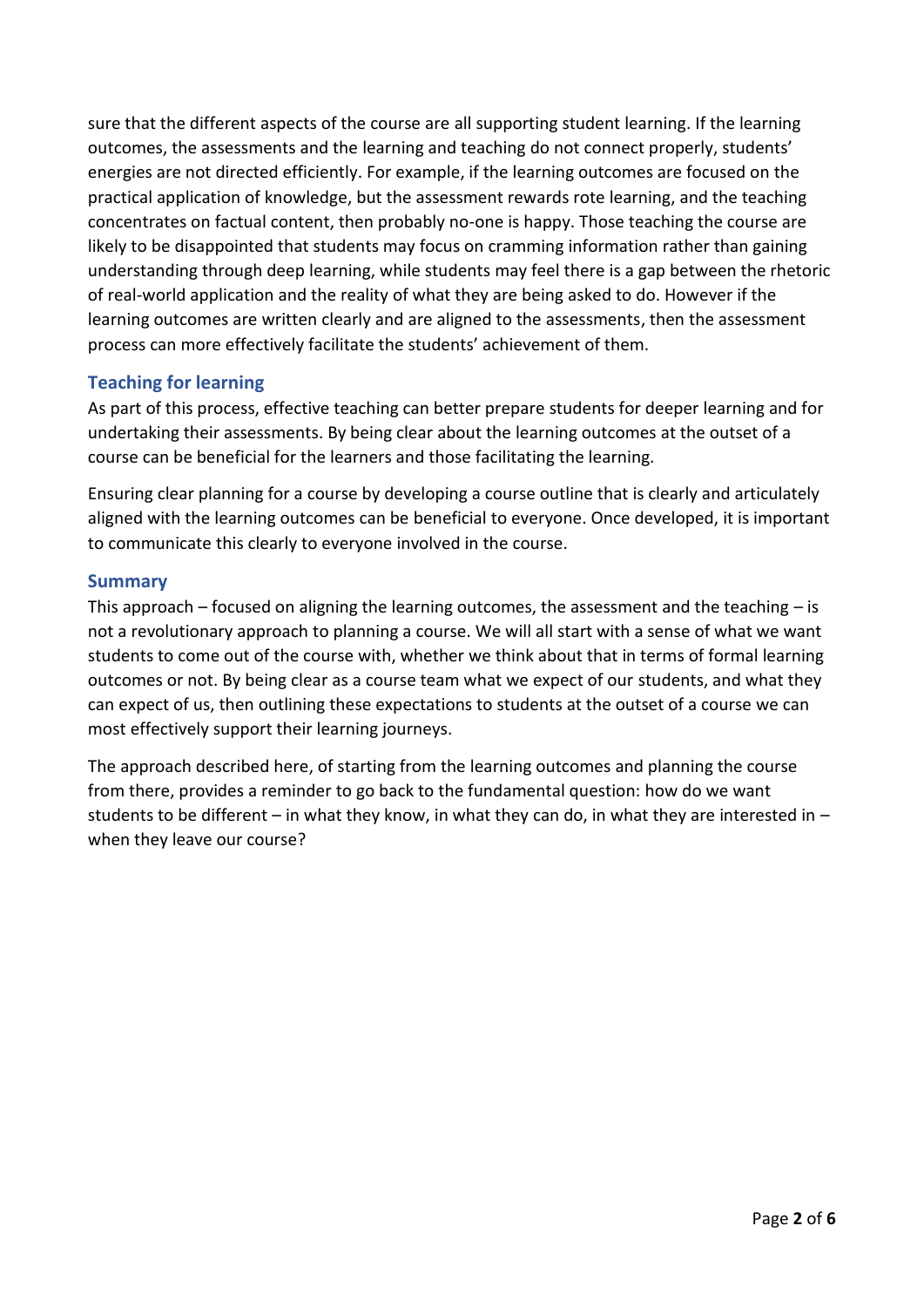# **Top tips for course and assessment design**

The following top tips will help you to review existing courses or to design new ones to provide inspiring learning. When planning the course and assessment, remember to consider the student voice. This may come from previous feedback on the course, engagement with student representatives during the design or even co-creation with student partners. Also keep accessibility in mind throughout the design process. It is more effective to build in accessibility from the start of a course than to add it later (CAST, 2018).

### **1 Plan your course learning outcomes.**

Do they clearly articulate what students will understand and be able to do by the end of the course? Can the achievement of the learning outcomes be validly assessed? Are they directly aligned to, and all covered by, the assessments? Are they pitched at the appropriate level for the course? (The [SCQF level descriptors](https://www.sqa.org.uk/files_ccc/SCQF-LevelDescriptors.pdf) are useful for benchmarking the level of study). If the learning outcomes are not appropriate, then seek permission to revise them following the [Heriot-Watt approvals](https://www.hw.ac.uk/uk/services/academic-registry/quality/qa/approval-procedures.htm) guidance.

#### 2 **Plan the assessments.**

Assessment and feedback should be planned to work together, and to fit with the learning outcomes, the teaching and learning.

- Do the assessments enable students to demonstrate the **learning outcomes**? Is the method of assessment the most appropriate for assessing that learning outcome? If they do not, revise the assessments.
- Do the assessments **help students to learn**? Make sure that you are not over-assessing students; give them space and encouragement to think about what they can learn from doing assessments, as well as the grades they can achieve
- Do students understand the **purpose and value of the assessments**? If not, make clear how the assessments link to the aims of the course, and their relevance to what students may do when they graduate.
- Do students **understand what you expect from them**? To help students develop a clear sense of the assessment requirements, give them clear criteria and/or rubrics, and examples of high- and low-quality work.
- Do students get **feedback** that they can use to improve? Make sure that students receive feedback before the end of the course, so they have time to apply it. Feedback should be constructive and forward-looking, and linked to the criteria that were used for marking. Be realistic about how much time it takes to provide meaningful and constructive feedback. For example, you may need to reduce word counts so you have enough time to provide individual feedback, make more use of group feedback, or introduce peer feedback or automated marking.
- Have you considered both the formative and summative elements of the assessment and feedback strategy for your course?

Use the [Getting ready for AY22-23 assessment overview](https://lta.hw.ac.uk/wp-content/uploads/Getting_ready_for_22-23_assessment_overview.pdf) to identify the assessment and feedback resources most useful to you.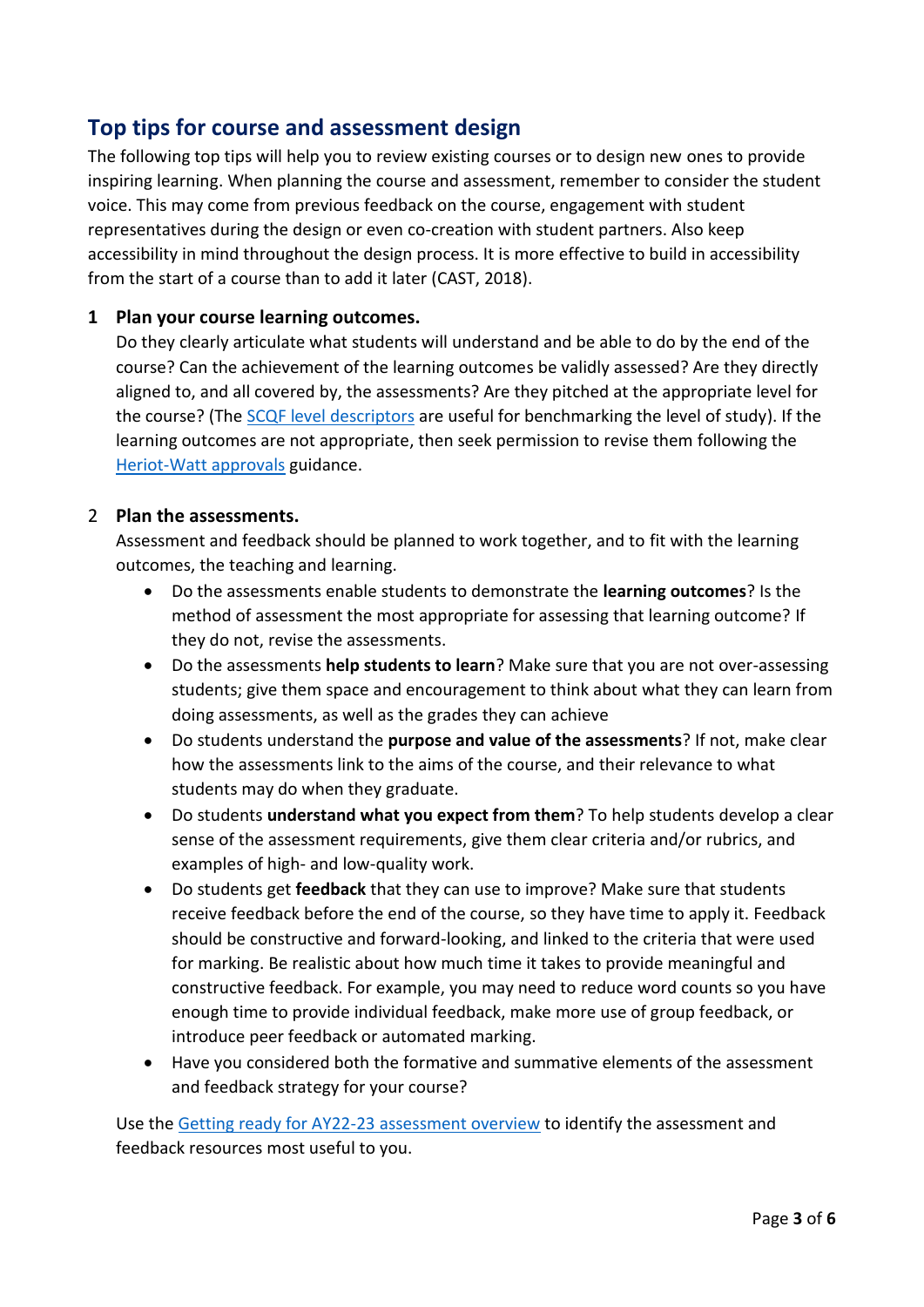# **3 Plan the learner journey.**

Courses need to be designed to help students navigate their learning. Direct the students' journey through the course, making clear where activities are mandatory or optional, where they cover core knowledge or skills or extend these, and what needs to be done and when. For example, if students are watching a video, provide direction on what they should be thinking about whilst watching. This helps the student to make sense of the activity and ensures that they are actively engaged rather than passively consuming content.

Chunking learning (breaking it into smaller and/or shorter pieces) can support this journey by encouraging students to take breaks, leaving them time to process their learning and also supporting their wellbeing (Simon, 1974). Plan contact time to support the learner journey e.g. scheduling office hours or activities so that they support and consolidate learning. This includes not just live sessions but also engaging in discussion activities, responding to individual student contact and engaging in feedback conversations around assessment.

# 4 **Plan the learning activities and content**.

Plan any live sessions such as labs, studios, tutorials, seminars or lectures as well as the asynchronous activities which students undertake in their own time e.g. reading, viewing, listening to media, participating in discussions, quizzes, group projects, independent research.

- **Ensure the activities support the overall learning outcomes.** This may be by providing a building block towards the course learning outcomes, or it may be directly enabling them to demonstrate the learning outcome.
- **Scaffold the activities.** Designing the activities so that students develop knowledge, understanding and skills incrementally is called 'scaffolding' (Vygotsky, 1978). This approach enables students to develop greater independence and understanding through their learning journey, ultimately being able to complete the activity unaided.
- **Provide active learning.** Engaging students in active learning for example, discussing, sharing and making rather than just reading or watching – supports them to develop higher order thinking skills. (See '[Embedding Active Learning in your Teaching Practice](https://lta.hw.ac.uk/wp-content/uploads/Embedding-Active-Learning-into-Your-Teaching-Practice.pdf)' for further guidance on active learning)
- **Choose the tools / modes / approaches** which are most effective for the activity. For example, does the activity work better synchronously or asynchronously; on-campus, online or blended; what tools or approaches will support it. For example –a discussion topic might be approached as an in-class verbal discussion online or on-campus; or an asynchronous discussion board activity, editing a shared document or wiki; or other form of discussion.
- **Plan / Review the timing.** Ensure that the timing of the activities supports the student to develop their knowledge and skills incrementally and to prepare for the assessments. For example, if an assessment requires students to write an essay or report, ensure that they have activities prior to the assessment which support them to develop writing skills; if the assessment requires them to apply a formula to a problem ensure that they have had practice doing so; if they will have to provide a presentation then provide opportunities to develop presentation skills.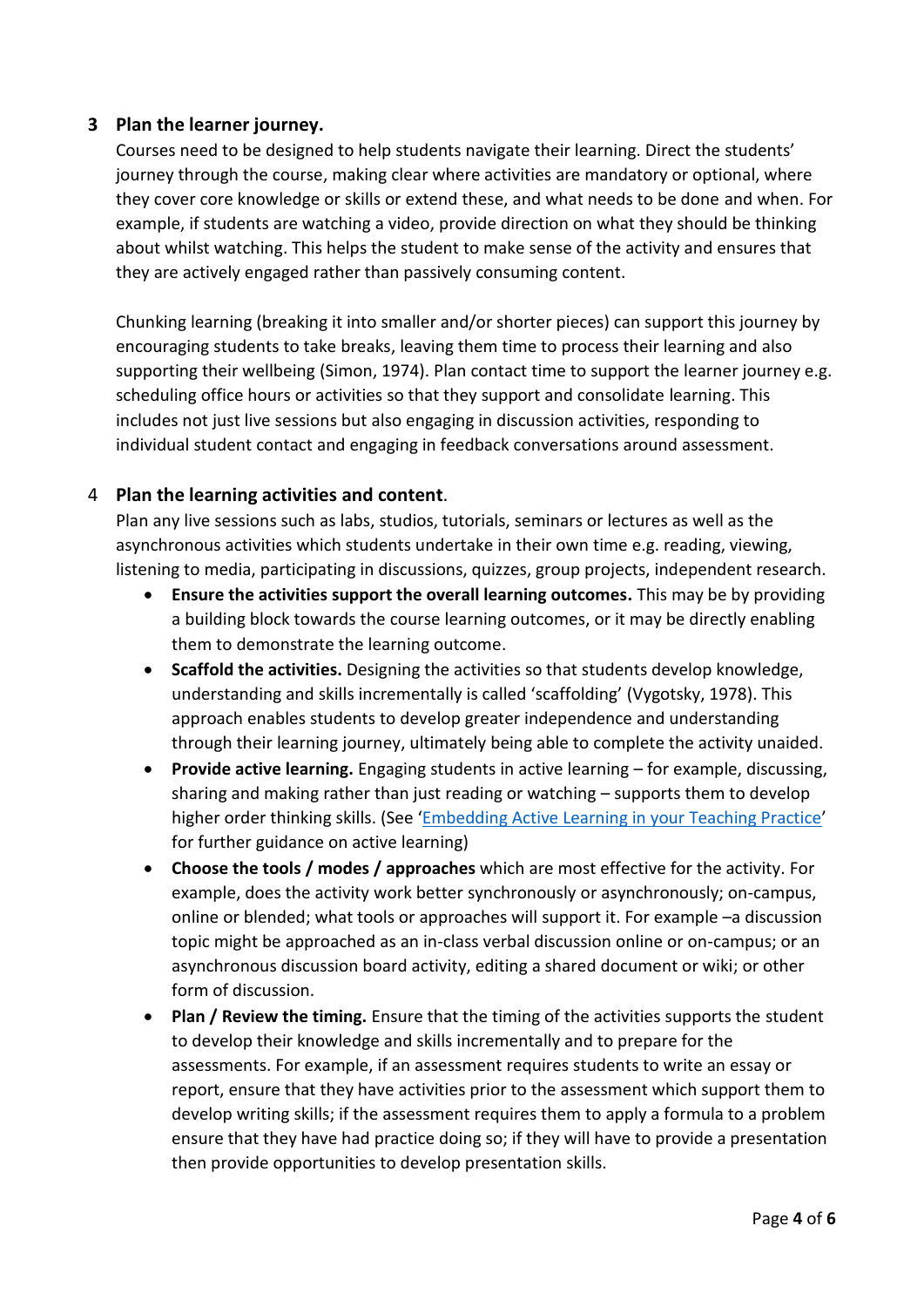# 5 **Review the volume of work.**

It is important to ensure that the volume of work each week is appropriate and balanced (Whitelock et al., 2015). Consider not just the live contact time but the time needed to complete any directed activities or assessments and also time for independent study. Consider the actual contact hours and the notional learning hours too. For example, at Heriot-Watt, a standard undergraduate module is rated at 15 credits and a student will typically take 150 hours of study time (including class time, directed study and self-study) to complete each course.

# 6 **Keep the course under review and respond to feedback**.

A course is not static but should develop in response to feedback. When planning the course and assessment, remember to consider both the student voice as well as those of colleagues.

- **Student feedback.**
	- o Keeping a course under review and revising and responding to feedback from students during, and upon completion of, the course can help to ensure that students are engaged and that the course supports them to achieve its learning outcomes.
	- $\circ$  Engagement with student representatives during the design, or even undertaking co-creation with student partners, have been proven to be highly effective approaches when it comes to curriculum design and development (Bovill, 2020).
- **Feedback from Colleagues.** This may include formal or informal feedback from others involved directly in the course or the wider programme, as well as feedback from external examiners and stakeholders, including PSRBs.

# **References**

Biggs, J. (2014). [Constructive alignment in university teaching.](https://www.herdsa.org.au/herdsa-review-higher-education-vol-1/5-22) *HERDSA Review of Higher Education*, 1, 5-22.

Bovill, C. (2020). Co-creation in learning and teaching: the case for a whole-class approach in higher education. *Higher Education,* 79, 1023–1037 [Online] Available at [https://doi.org/10.1007/s10734-019-00453-w.](https://doi.org/10.1007/s10734-019-00453-w)

CAST (2018) *Universal Design for Learning Guidelines version 2.2.* [Online] Available at [http://udlguidelines.cast.org.](http://udlguidelines.cast.org/)

SCQF (2012) SCQF level descriptors. [Online] Available at [https://www.sqa.org.uk/files\\_ccc/SCQF-](https://www.sqa.org.uk/files_ccc/SCQF-LevelDescriptors.pdf)[LevelDescriptors.pdf.](https://www.sqa.org.uk/files_ccc/SCQF-LevelDescriptors.pdf)

Simon, H. A. (1974). How big is a chunk? Science, 183(4124), 482–488.

Vygotsky, L. S. (1978). *Mind in society*. Cambridge, MA: Harvard University Press.